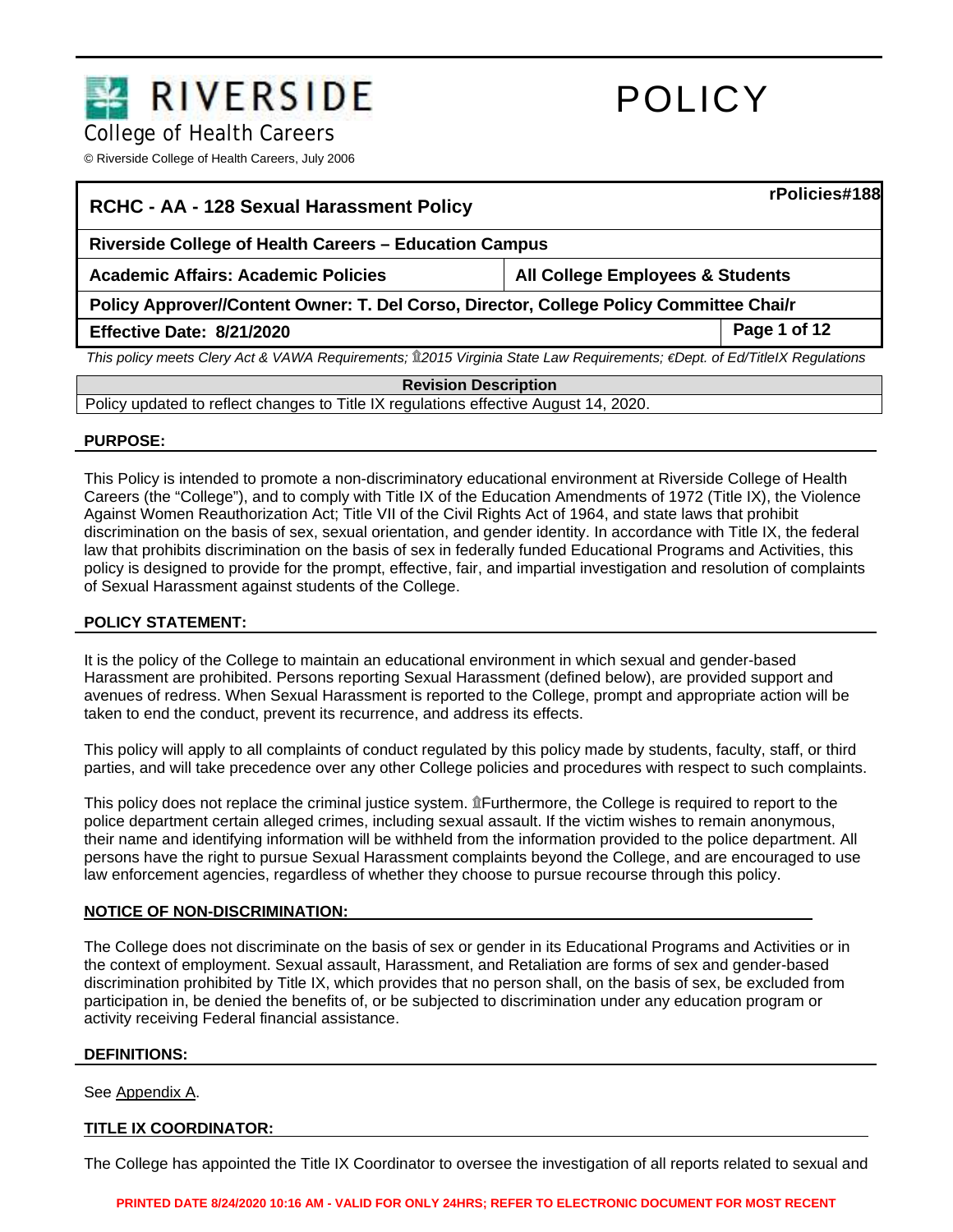# Riverside College of Health Careers **RCHC - AA – 128 Sexual Harassment Policy** Page **2** of **12**

gender-based harassment, in collaboration with the Director of Campus Resources. The Title IX Coordinator and/or Director of Campus Resources are available to meet with any person to discuss information about resources, interim measures and options for investigation and resolution under this policy as well as provide assistance in notifying law enforcement.

Inquiries or complaints concerning the application of Title IX, including complaints of Sexual Harassment or discrimination, may be referred to the Title IX Coordinator at:

Title IX Coordinator 316 Main Street Newport News, VA 23601 [TitleIXCoordinator@rivhs.com](mailto:TitleIXCoordinator@rivhs.com)  (757) 240-2203

### **I. REPORTING SEXUAL HARASSMENT**

#### A. **Reporting Sexual Harassment to the College**

Sexual Harassment may be reported to the Title IX Coordinator, Director of Campus Resources, the Director of Academic Affairs, the Program Director, or Campus Security. Reports will be forwarded automatically to the Director of Academic Affairs.

€The Complainant may be the victim or any other person with knowledge of the Sexual Harassment.

The College strongly encourages the prompt reporting of Sexual Harassment. A delay in reporting may impact the College's ability to gather relevant and reliable information.

Preservation of information and tangible material relating to Sexual Harassment is essential for both law enforcement and campus investigations. Therefore, Complainants, Respondents, witnesses, or others reporting possible violations of this policy, are encouraged to preserve all information and tangible material relating to the incident. Examples include electronic communications (e.g., emails and text messages), photographs, clothing, bedding, and medical information. In the case of medical information, prompt examinations can be crucial.

### B. **Reporting Retaliation to the College**

€If any person believes they have been intimidated, threatened, coerced, or discriminated against in an effort to chill the exercise of Title IX rights, the person retaliated against should file a complaint with the Title IX Coordinator who is responsible for initiating prompt and equitable resolution of such complaints.

€It is not Retaliation for a school to punish someone for making a bad-faith materially false statement during a Title IX grievance process. Title IX expressly states that engaging in protected speech under the First Amendment never constitutes Retaliation.

### C. **Reporting Consensual Relationships**

Consensual amorous or sexual relationships (collectively referred to as consensual relationships) that occur in the context of educational or employment supervision and evaluation present serious ethical concerns. Consensual relationships between Administrators, staff, those with instructional responsibilities, and students enrolled in their classes or students for whom they have professional responsibility as advisor or supervisor demonstrate a breach of professional ethics and are in violation of this policy.

The respect and trust accorded an instructor by a student, as well as the power exercised by the instructor in giving praise or blame, grades, recommendations for further study and future employment, make voluntary Consent by the student suspect, given the fundamentally asymmetric nature of the relationship. Even when both parties have consented to the development of such a relationship, it is the faculty member who, by virtue of his/her special responsibility, may be held accountable for unprofessional behavior. (See Policy RCHC-AA-171 Faculty Rights and Responsibilities)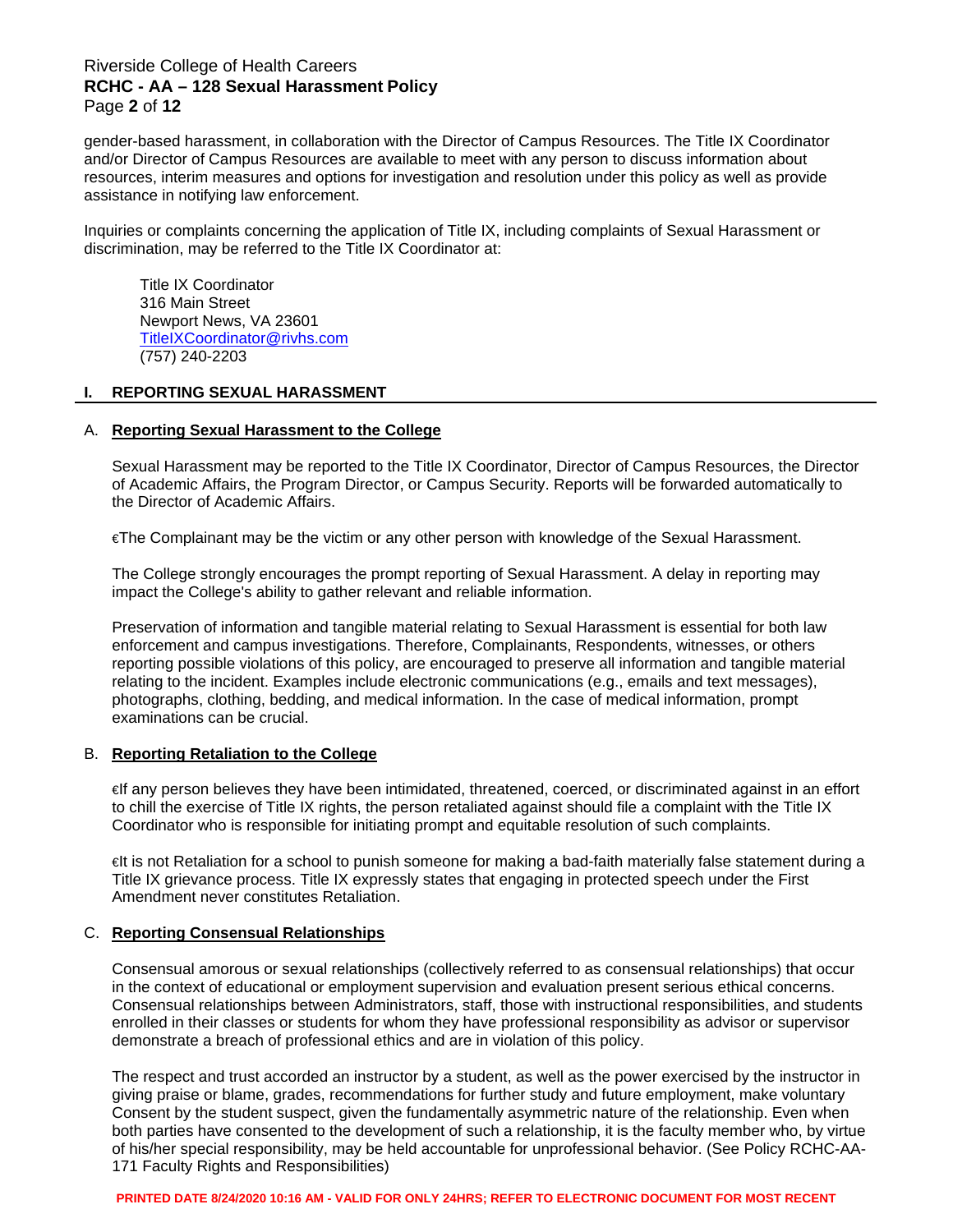Complaints alleging Harassment, as defined above, may be filed by either party to the consensual relationship or by an aggrieved party outside the relationship.

#### D. **Reporting to Law Enforcement**

Reports of Sexual Harassment may also be made to law enforcement. The criminal process is separate from the College investigation and grievance process defined in this policy. A Complainant can pursue one or both options.

To initiate a criminal investigation or prosecution, reports of Sexual Harassment should be made to the Newport News Police or the police department in the jurisdiction where the Sexual Harassment occurred.

#### E. **Anonymous Reports**

Anonymous reports of Sexual Harassment may be considered invalid, and will not typically be pursued further in the absence of additional information.

### **II. SUPPORT AND INITIAL ASSESSMENT**

- A. Upon receipt of a Formal Complaint of Sexual Harassment, the Title IX Coordinator or designee will promptly conduct an Initial Assessment that includes the following steps:
	- 1. Assess the nature and circumstances of the Sexual Harassment report.
	- 2. €Address immediate physical safety of the Complainant or any other individual(s).
	- 3. **E** ∈ finform the Complainant of the right to notify (or decline to notify) law enforcement if the conduct is potentially criminal in nature.
	- 4. ∈Inform the Complainant of the right to seek medical treatment to address physical health and, as appropriate, preserve physical or forensic evidence.
	- 5. Assess the reported conduct to determine whether the circumstances pose a threat to the health or safety of the College community that warrant issuance of a Timely Warning or a temporary administrative suspension. €The College will remove any Respondent on an emergency basis if they pose an immediate threat to the health or safety of the campus.
	- 6. €Provide Supportive Measures whether or not a Formal Complaint has been filed.
		- a. The College will consider the Complainant's wishes in determining appropriate Supportive Measures.
		- b. The College will generally keep Supportive Measures confidential to the Complainant or the Respondent to the extent that confidentiality does not impair the College's ability to provide the Supportive Measures.
		- c. The Title IX Coordinator is responsible for coordinating the effective implementation of Supportive Measures.
	- 7. €Provide the Complainant with the following: information about on and off campus resources; examples of potential interim measures; an explanation of the investigative procedures; and the College's prohibition against Retaliation. (See RCHC-AA-Attachment 128.B Student Rights and Information When Reporting Sexual Harassment)
	- 8. Enter non-identifying information about the report into the Campus Security/Crime Log if the conduct is potentially criminal in nature.
- B. **10. 
If the Director of Campus Resources will notify local prosecutors within 48 hours of beginning an** investigation into a possible felony sexual assault.
- C. €The College may implement interim measures as may be appropriate for the individuals involved and for the larger College community. Interim measures may include but are not limited to: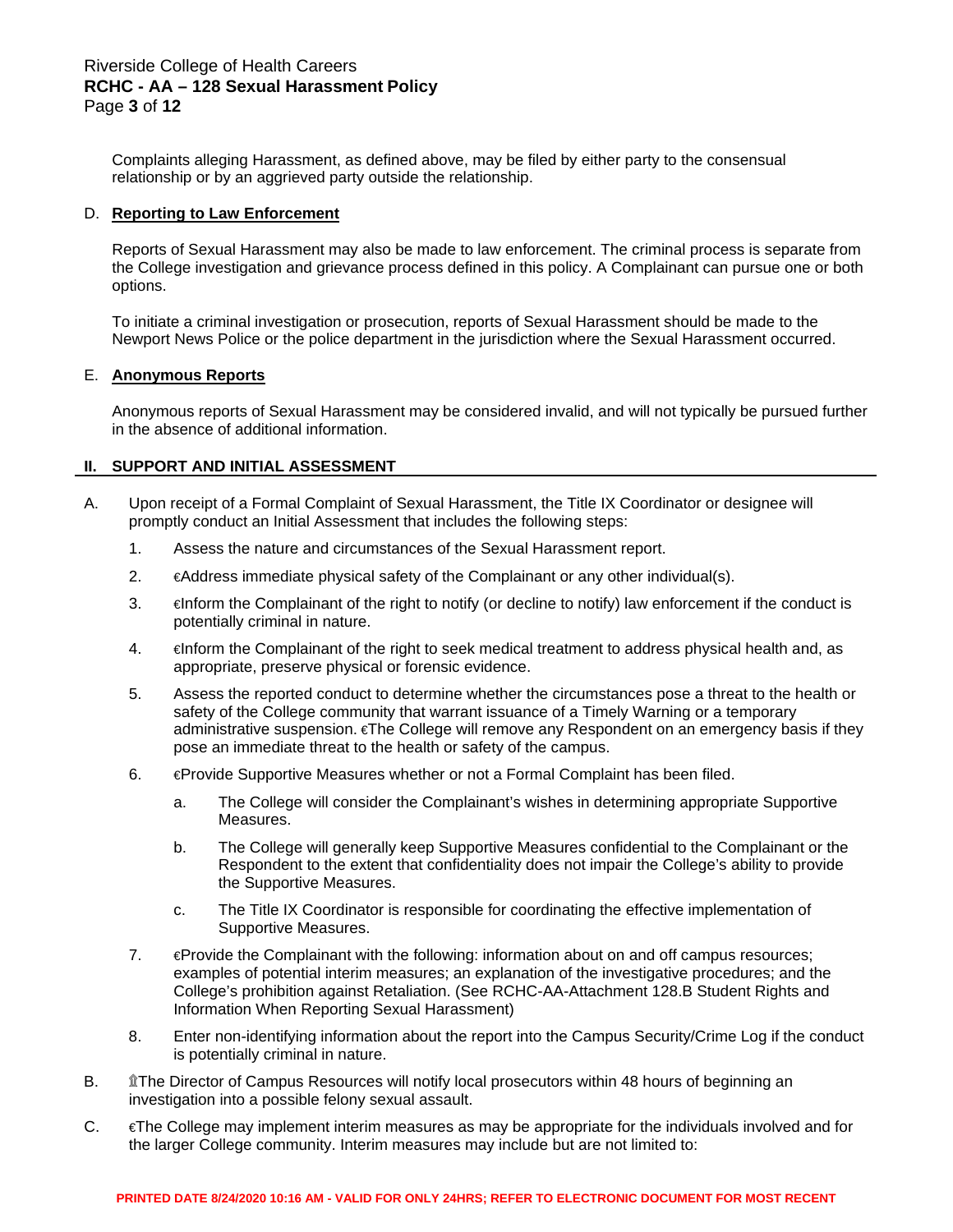# Riverside College of Health Careers **RCHC - AA – 128 Sexual Harassment Policy** Page **4** of **12**

- 1. Separation of the Complainant's and the Respondent's academic situation;
- 2. Temporary administrative suspension of the Respondent;
- 3. Enforcement of no-contact orders;
- 4. Academic accommodations, if reasonably available.
- D. €The scope and timing of further investigation and/or action will depend upon a number of factors including but not limited to:
	- 1. Whether the Complainant requests confidentiality;
	- 2. Whether the Complainant requests that the investigation not be pursued;
	- 3. Whether the Title IX Coordinator determines that the College has an obligation to proceed with an investigation, regardless of the Complainant's wishes, in order to ensure campus safety;
	- 4. Whether ongoing fact-gathering by the police requires a temporary delay in further factual investigation by the College.

### **III.** €**GRIEVANCE PROCESS**

The College is required to investigate every Formal Complaint of Sexual Harassment. The Title IX Coordinator may file a Formal Complaint of Sexual Harassment if the Complainant chooses not to do so and it is reasonable in light of the known circumstances. In such circumstances, the Title IX Coordinator is *not* considered the Complainant.

The College will endeavor to complete its investigation and hearing, if any, within ninety days of receipt of the Formal Complaint. All timeframes set forth in this policy may be extended by the Director of Academic Affairs, with written notice to the Complainant and Respondent of the delay and the reason for the delay.

The Grievance Process includes:

- A. Dismissal Review
- B. Written Notice to the Parties
- C. Evidence Gathering
- D. Investigative Report
- E. Hearing
- F. Decision-Making
- G. Written Decisions
- H. Appeals

### **A. Dismissal Review**

- 1. Upon notification of a Formal Complaint, the Director of Campus Resources, in consultation with the Director of Academic Affairs, will review the complaint to determine whether the allegations meet the requirements for either a mandatory or discretionary dismissal.
- 2. €*Mandatory Dismissal*: The College must dismiss a Formal Complaint or specific allegations within the complaint:
	- a. That do not describe conduct that meets the definition of Sexual Harassment;
	- b. That alleges Sexual Harassment which did not occur in the school's education program or activities;
	- c. That alleges Sexual Harassment that did not occur in the United States.

However, the College may still address dismissed complaints or allegations under its code of conduct, even if it is not Sexual Harassment under Title IX.

- 3. €*Discretionary Dismissal*: The College may dismiss a Formal Complaint:
	- a. If the Complainant notifies the Title IX Coordinator in writing that he/she wishes to withdraw the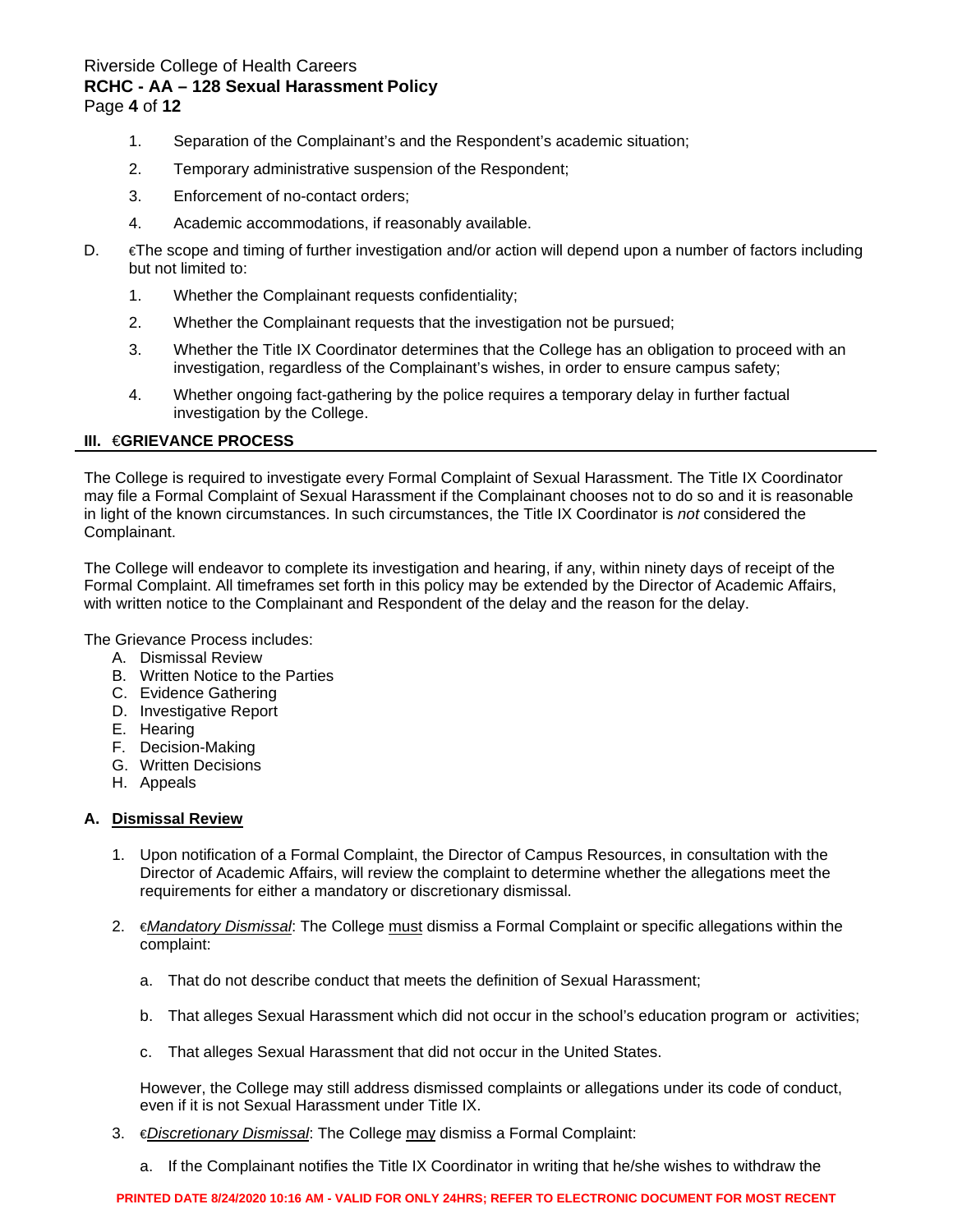Formal Complaint or some of its allegations;

- b. If the Respondent is no longer enrolled or employed by the College; or
- c. If specific circumstances prevent the College from gathering evidence sufficient to reach a determination about the allegations.
- 4. €In the case of both mandatory and discretionary dismissals, the College has the option to proceed with the investigation if it does not think dismissal is appropriate.
- 5.  $\in$  ∈ff the College dismisses a Formal Complaint or any of the allegations in it, the College will promptly send written notice to the Complainant and the Respondent of the dismissal, the reasons for the dismissal, and a statement that both parties have the right to appeal the dismissal.
	- a. The Complainant will be advised of other appropriate disciplinary, legal, and support options and no further investigation under this policy will be pursued.
	- b. If new information is subsequently provided, this decision may be reevaluated.

### **B. Written Notice to the Parties**

- 1. €When the College begins an investigation into a Sexual Harassment complaint, the College will provide written notice to the Complainant and the Respondent not less than five days before any initial interviews are conducted. This is to allow both parties sufficient time to prepare for the initial interview.
- 2.  $\in$ The written notice will include the following information:
	- a. Key details of the alleged Sexual Harassment incident, including who was involved, the date and location if known, and the alleged misconduct that constitutes Sexual Harassment.
	- b. The Respondent is presumed not responsible during the grievance process.
	- c. Both the Complainant and the Respondent are entitled to an advisor of their choice. The advisor may be an attorney, but does not have to be. If either party does not have an advisor, the College will provide one at no cost to the party, solely for the purpose of conducting cross-examination on the party's behalf during the live hearing.
	- d. Neither party nor the school is allowed to seek, permit questions or allow the introduction of evidence that is protected by a recognized privilege, such as attorney-client privilege or doctor-patient privilege. This information can only be used during an investigation if the person holding that privilege has waived it.
	- e. Both parties may inspect and review evidence gathered by the College during the investigation.
	- f. The Student Code of Conduct prohibits knowingly making false statements or submitting false information during the grievance process. False statements include statements that omit a material fact, as well as statements that the speaker knows to be untrue. (See Policies RCHC-SA-202 Student Code of Conduct)
	- g. Retaliation constitutes an independent violation of this policy.
	- h. The College does not engage in *informal* resolution for complaints of Sexual Harassment.
- 3. Review with the Complainant and the Respondent their rights, including the right to have an advisor of their choice present during all meetings, interviews, and hearings; available resources; an explanation of the investigative procedures, and the College's prohibition against Retaliation. (See RCHC-AA-Attachment 128.C Student Rights and Information When Accused of Sexual Harassment; RCHC-AA-Attachment 128.D Information Sharing Consent Form).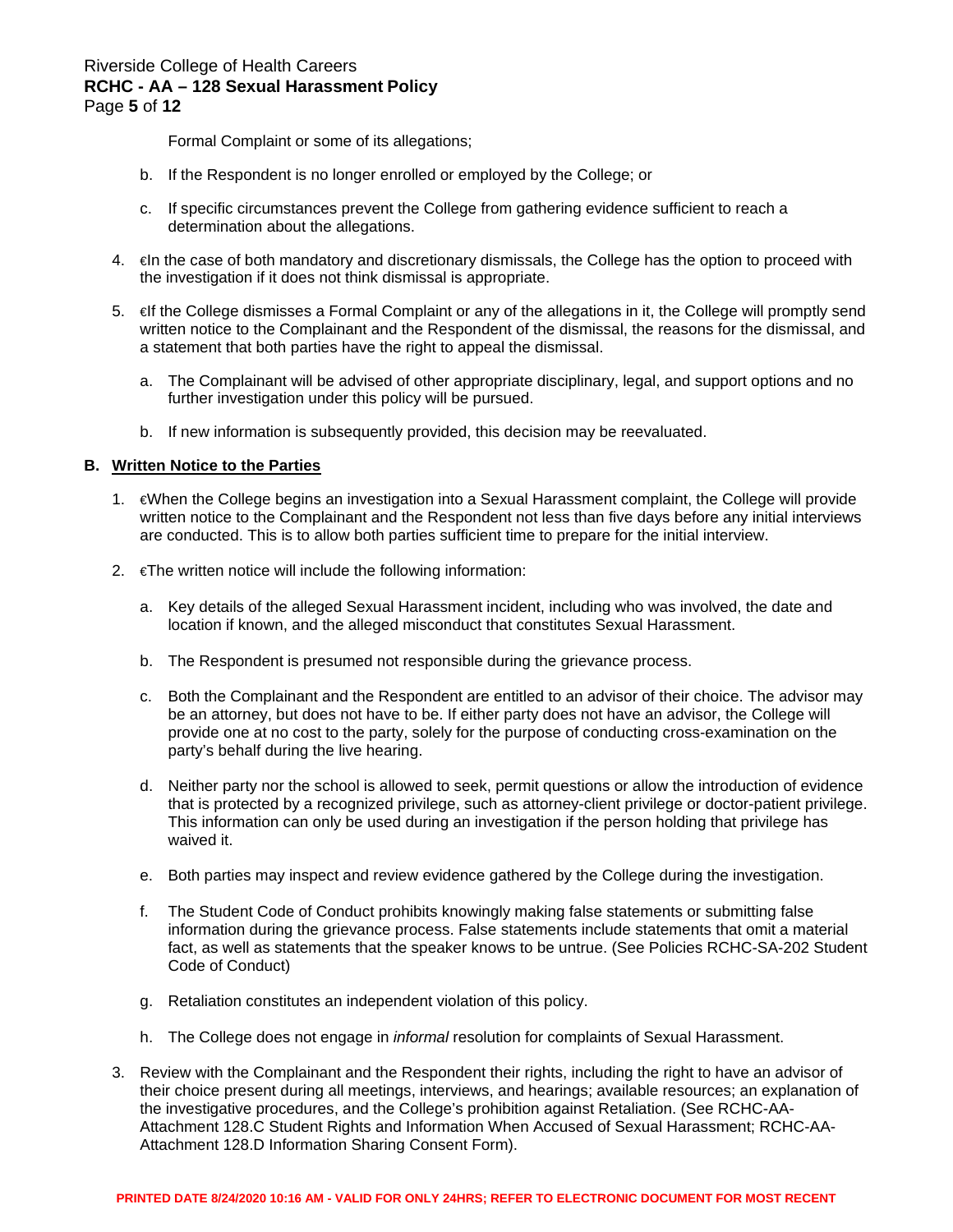# Riverside College of Health Careers **RCHC - AA – 128 Sexual Harassment Policy** Page **6** of **12**

### **C. Evidence Gathering**

- 1. The Title IX Coordinator, in collaboration with the Director of Campus Resources, conducts all investigations into Sexual Harassment allegations. The burden of gathering evidence and burden of proof is on the College, rather than the parties. However, €each party will have an equal opportunity to present fact and expert witnesses and other inculpatory and exculpatory evidence.
- 2. The investigation will be conducted in a prompt, fair, thorough, and impartial manner and will include, at a minimum: speaking separately with the Complainant, the Respondent, and pertinent witnesses, and soliciting and reviewing documentation relevant to the investigation including but not limited to available police reports.
- 3. €The College will not restrict the ability of either party to discuss the allegations under investigation or to gather and present evidence.
- 4. €Both parties are permitted to have their advisor of choice present during meetings and hearings.
- 5. €The College will provide written notice of the date, time, location, participants, and purpose of all hearings, interviews, or other meetings, with sufficient time for the parties to prepare.
- 6. €Both parties and their advisors will have equal opportunities to inspect and review the evidence gathered by the College as part of its investigation, if the information is directly related to the allegations raised in the Formal Complaint. That may include documents, notes from interviews with students or employees, or other types of evidence that the school gathers. This evidence may be sent in electronic format or copy.
- 7. €The College will send the parties and their advisors evidence directly related to the allegations, in electronic format or hard copy, with 10 days for the parties to inspect, review, and respond to the evidence.

### **D.** €**Investigative Report**

- 1. After gathering evidence, the Title IX Coordinator and the Director of Campus Resources will prepare an Investigative Report on the allegations in the Formal Complaint which summarizes the evidence that the College has gathered about the alleged incident.
- 2. The Investigative Report will be provided to both parties. Both parties will have not less than ten days to respond to the evidence in writing.
- 3. If a response from either party is received, the response will be considered before finalizing the Investigative Report and circulated to the parties for at least another ten days before determination of responsibility is made or a hearing is scheduled.
- 4. The final written report of findings will be presented to the Director of Academic Affairs.

### **E.** €**Hearing**

- 1. The College is required to hold a live hearing for any Formal Complaint of Sexual Harassment. Live hearings may be conducted with all parties physically present in the same geographic location or, at the school's discretion, any or all parties, witnesses, and other participants may appear at the live hearing virtually. If requested by either party, the hearing may be held with parties located in separate rooms, with technology enabling everyone to see and hear each other. An audio or audiovisual recording or transcript of the live hearing will be made available to the parties for inspection and review.
- 2. The live hearing will include all involved parties, their advisors, witnesses, and the decision-makers. The College will notify in writing not less than five days before the hearing, the date, time, and location of the hearing.
- 3. If a party does not have an advisor, the College will provide one to be present at the live hearing.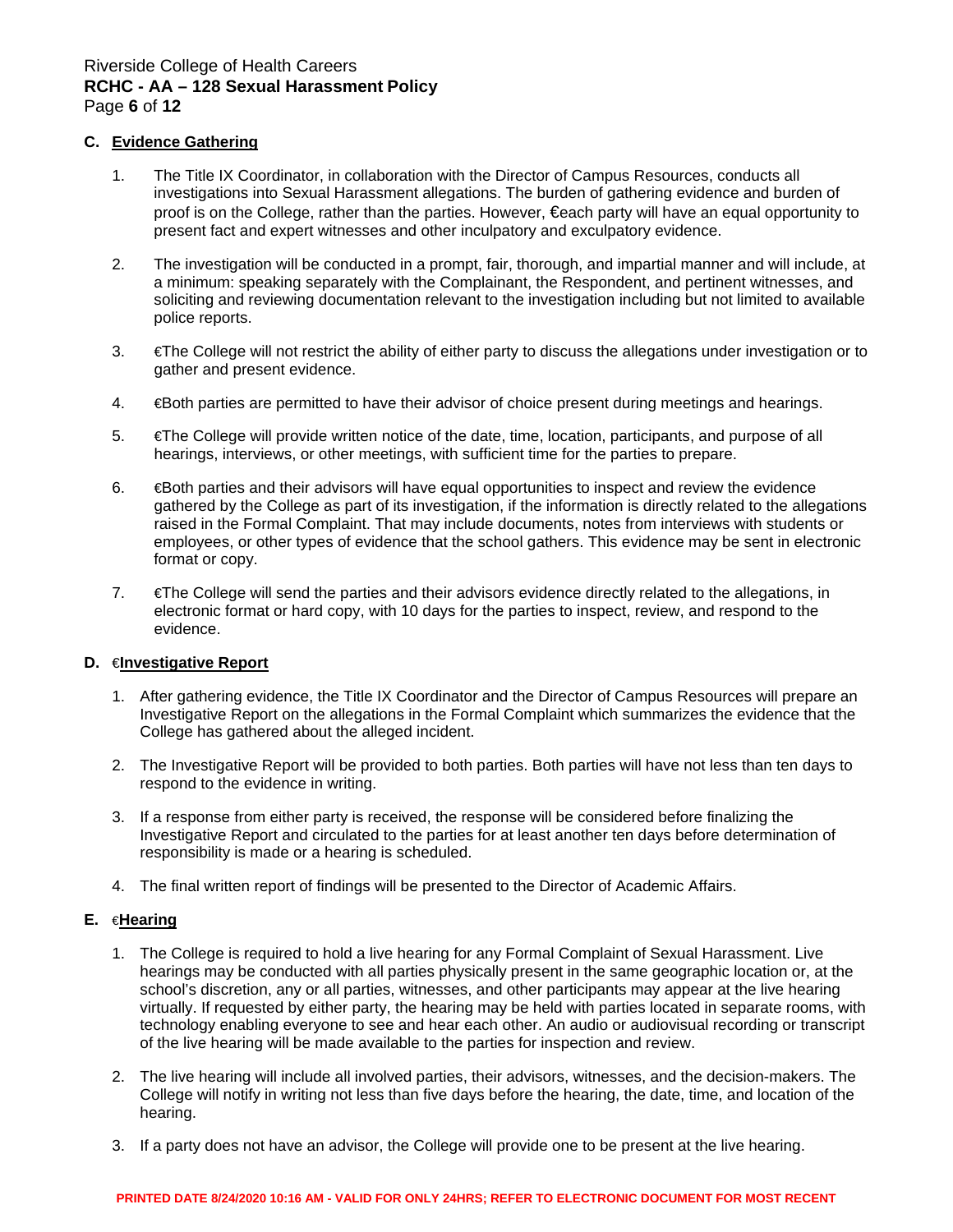# Riverside College of Health Careers **RCHC - AA – 128 Sexual Harassment Policy** Page **7** of **12**

- 4. Cross-Examination
	- a. At the live hearing, the decision-maker(s) must permit each party's advisor to ask the other party and any witnesses all relevant questions and follow-up questions, including those challenging credibility.
	- b. Cross-examination at the live hearing must be conducted directly, orally, and in real time by the party's advisor of choice and never by a party personally. Neither the Complainant nor the Respondent may personally question or cross-examine anyone. The advisors of the Complainant and Respondent are allowed to cross-examine other parties and witnesses.
	- c. The purpose of cross-examination is to help the decision-makers arrive at a factually accurate determination of responsibility by hearing each party's version of events and hearing each party answer questions about their version of events.
	- d. Only relevant cross-examination and other questions may be asked of a party or witness. Before a Complainant, Respondent, or witness answers a cross-examination or other question, the decisionmaker will first determine whether the question is relevant and explain to the party's advisor asking cross-examination questions any decision to exclude a question as not relevant.
	- e. The Complainant's privacy will be protected by only allowing questions or evidence about prior sexual history if (1) it is offered to prove that someone other than the Respondent committed the alleged Sexual Harassment or (2) if it relates to sexual behavior between the Complainant and the Respondent and is offered to prove Consent.
- 5. Each person has the right to choose to participate or not participate in any part of the grievance process. If a party or witness does not submit to cross-examination at the live hearing, the decision-maker(s) will not rely on any statement of that party or witness in reaching a determination regarding responsibility. However, the decision-maker(s) will also not base their determination regarding responsibility based solely on a party's or witness's absence from the live hearing or refusal to answer cross-examination or other questions.

# **F. Decision-Making**

- 1. The Director of Academic Affairs will convene a hearing within ten days of receipt of the final Investigative Report from the Title IX Coordinator. The decision-makers will include the Director of Academic Affairs (Committee Chair) and two College officials appointed by the Director of Academic Affairs. €Decision-makers will not include the Title IX Coordinator, the Director of Campus Resources, officials with direct association to the Complainant and Respondent's educational programs, or otherwise involved in the investigation.
- 2. €The decision-makers will be provided the written Investigative Report. They will have an opportunity to interview all interested parties and will objectively evaluate the relevant evidence, including inculpatory and exculpatory evidence.
- 3. After all evidence is presented and the decision-makers and advisors have completed their questioning, both parties, their advisors, and their witnesses will be dismissed from the hearing.
- 4. After discussion of the evidence, the decision-makers, by majority vote, will determine whether the Respondent is responsible for the alleged Sexual Harassment. €For all Sexual Harassment hearings, decision-makers will determine responsibility using a preponderance of the evidence standard. With respect to any factual issue, this standard requires the determination of whether it is more likely than not that a fact exists or violation of this policy occurred. €Credibility determinations will not be made on the basis of the person's status as a Complainant, Respondent, or witness.
- 5. If the decision-makers find a violation of this or other College policies has occurred, appropriate sanctions, up to and including program dismissal, will be imposed by the decision-makers. Sanctions may include those listed in RCHC-AA-123 Disciplinary Actions Policy.
- 6. In determining the appropriate sanction(s), the decision-makers will take into account the following

### **PRINTED DATE 8/24/2020 10:16 AM - VALID FOR ONLY 24HRS; REFER TO ELECTRONIC DOCUMENT FOR MOST RECENT**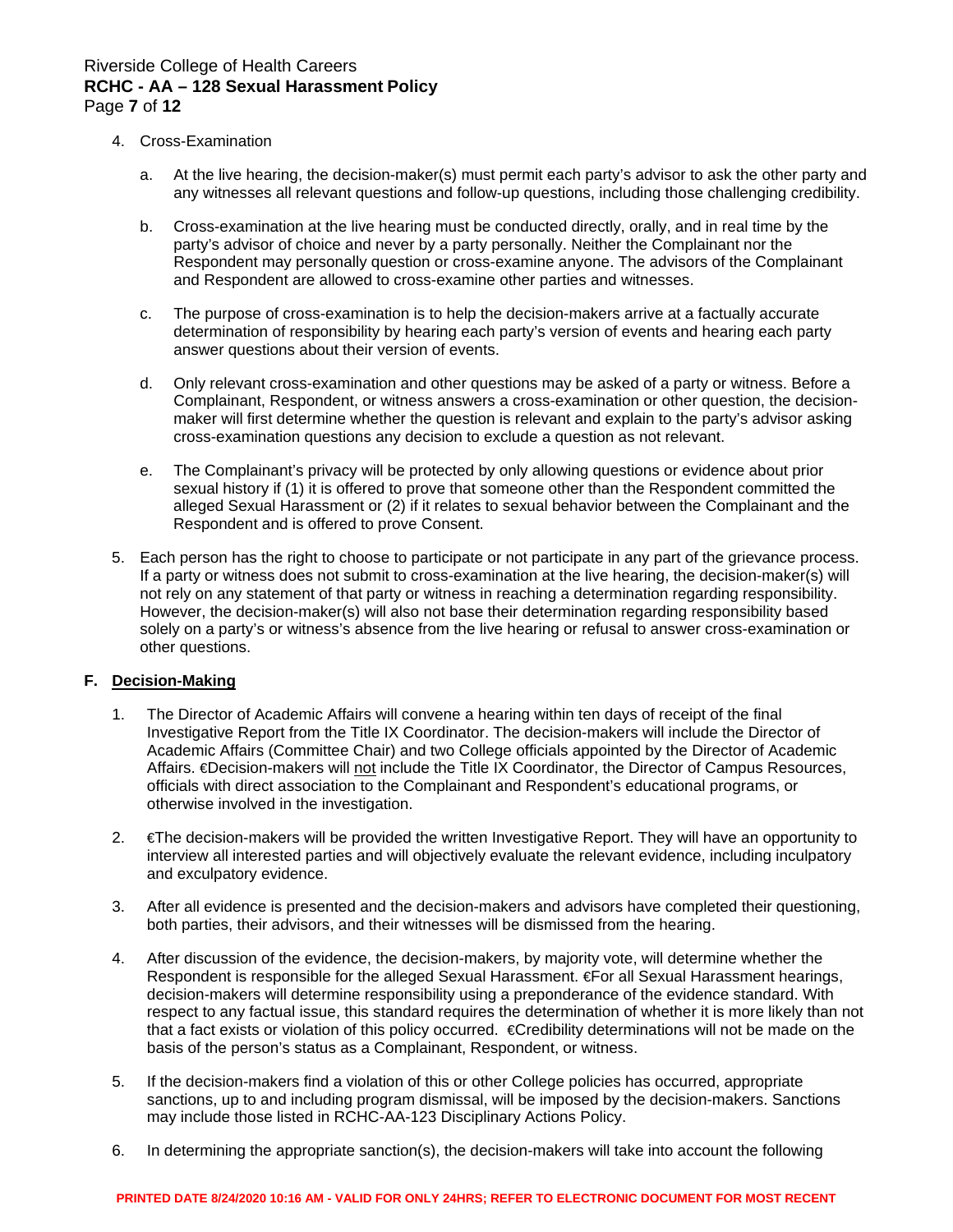# Riverside College of Health Careers **RCHC - AA – 128 Sexual Harassment Policy** Page **8** of **12**

considerations:

- a. The impact of the misconduct on the Complainant or the community;
- b. Safety and protection of the College community;
- c. The Respondent's disciplinary (and, if known, criminal) history;
- d. The nature and circumstances of the misconduct;
- e. The ongoing enrollment of both the Complainant and the Respondent, with preferential consideration given to the Complainant;
- f. The Respondent's candor in responding to the complaint.
- 7. As a result of the investigation, the decision-makers may also recommend additional campus safety measures be implemented.
- 8. **If** The Registrar will add a statement to the academic transcript of any student suspended, expelled or withdrawn from the College for reasons related to an offense involving sexual violence.

#### G. **Written Decisions**

- 1. €At the conclusion of a hearing, the Director of Academic Affairs will prepare a Written Decision that will include the following:
	- a. The College policies that were violated;
	- b. A description of the procedural steps that were taken by the College, including a description of all notices and interviews that took place, any site visits that occurred and the hearing itself;
	- c. A findings of fact section with a description of the facts that were introduced at the hearing;
	- d. A statement and rationale for the conclusion of each allegation in the Formal Complaint;
	- e. A statement and rationale for the final determination of responsibility;
	- f. The disciplinary sanctions that the College will impose on the Respondent, if any, and whether the College will provide remedies to the Complainant;
	- g. A statement and rationale for any remedies for the Complainant, addressing how those remedies will restore or preserve equal access to education at the College. If the Respondent was found responsible, these remedies may burden the Respondent;
	- h. A statement that the parties have the right to appeal the initial determination regarding responsibility and the permissible bases for appeal.
- 2. €The written decision will be sent to both parties simultaneously and include information about how to appeal the determination.
- 3. €Either party may appeal the decision. Appeals must be received by the College within ten days of the decision.

### H. **Appeals**

- 1. €Appeals may arise from two different steps in the process:
	- a. After a dismissal decision and before the grievance process, whether the dismissal was mandatory or discretionary;
	- b. At the end of the grievance process.

#### **PRINTED DATE 8/24/2020 10:16 AM - VALID FOR ONLY 24HRS; REFER TO ELECTRONIC DOCUMENT FOR MOST RECENT**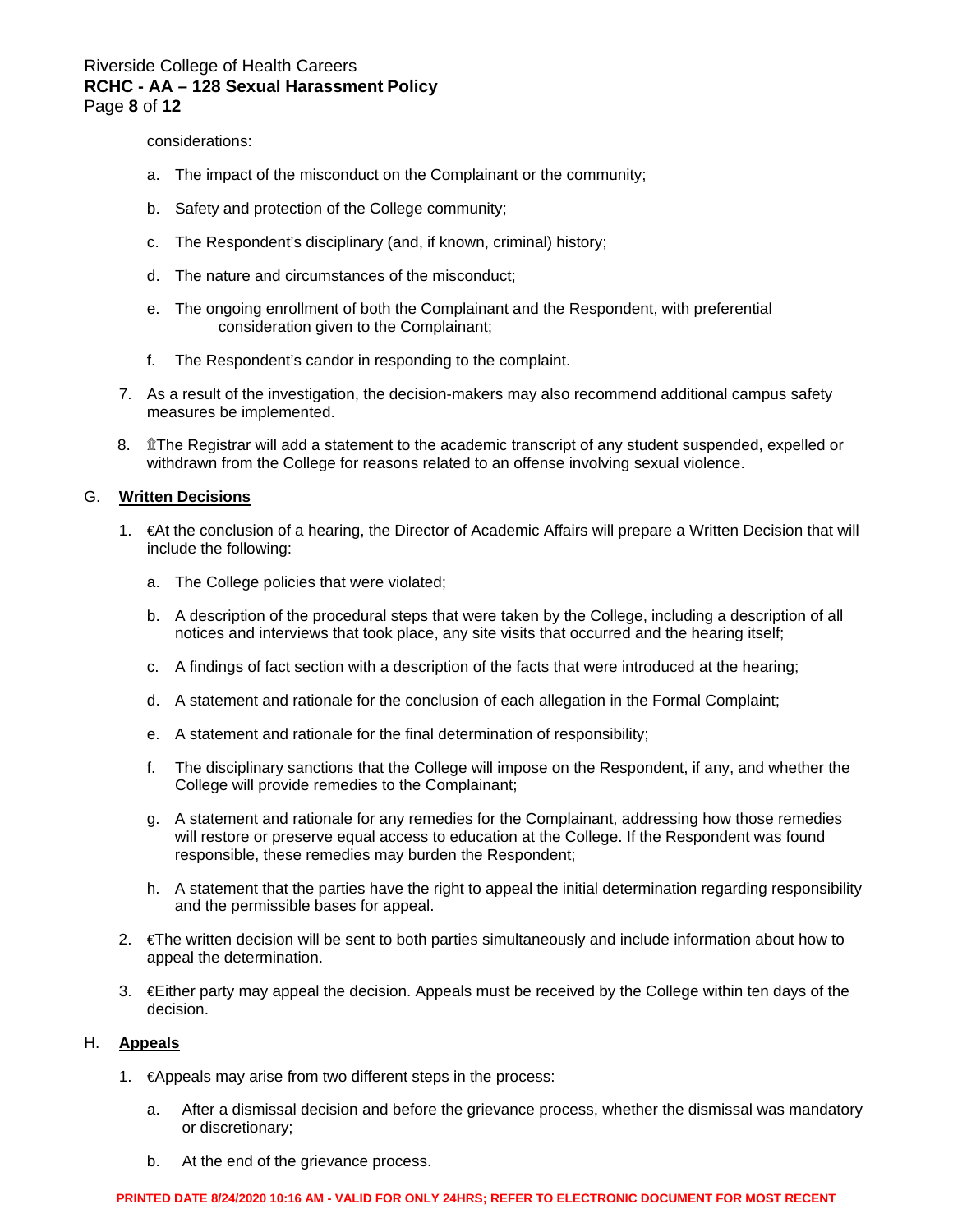- 2. €Grounds for appeal will be limited to:
	- a. A procedural irregularity affected the outcome of the matter;
	- b. New evidence has been discovered that was not reasonably available at the time of the determination on responsibility or dismissal; or
	- c. A conflict of interest on the part of the Title IX Coordinator, an investigator who compiled evidence, or a decision-maker, and the conflict of interest affected the outcome.
- 3. Appeals will be made to the Campus Administrator within ten days of notification of the decision. €Both parties will have ten days to submit a written statement supporting or challenging the outcome of the grievance process. €Upon receipt, the Campus Administrator will notify both parties in writing and implement appeal procedures equally.
- 4. €Within ten days, after considering the parties' written statements, the Campus Administrator will notify both parties simultaneously in writing of the final decision.
- 5. €The College's determination about whether the Respondent is responsible for the Sexual Harassment allegations becomes final after appeal.
- 6. In the event a student is found responsible for violating this policy and suspension or dismissal sanctions have been imposed, the College reserves the right to require the student to leave campus while the appeal is pending.

### **IV. CONFIDENTIALITY**

€The College will keep confidential the identity of Complainants, Respondents and witnesses, except as may be permitted by FERPA, as required by law, or as necessary to carry out a Title IX proceeding.

Information regarding investigations, interim measures, hearings, decisions, and sanctioning determinations, will be shared among College officials and external entities only on a need-to-know basis and as permitted by College policy and applicable law. The College may choose to comment publicly, in writing or otherwise, to the extent permitted by law, regarding the decision reached if, in the judgment of the College, the best interests of the community would be served by such a disclosure.

# **V. RECORDS**

€Grievance process records will be retained by the Director of Academic Affairs for a period of seven years, consistent with Federal and state law. Records will include:

- 1. Records of the investigation, hearing, and determination of responsibility; audio, audiovisual recordings or transcript of hearings; records of sanctions or remedies provided.
- 2. Records of any appeal and the materials associated with an appeal such as the written statements submitted by the parties.
- 3. Records of Supportive Measures taken in response to a report or complaint of Sexual Harassment. This includes the situation in which the College offered Supportive Measures to a Complainant only and where the Complainant of Sexual Harassment opted not to proceed with a Formal Complaint. In such cases, the College record-keeping has to include a report that it was not deliberately indifferent and that it took measures designed to restore or preserve equal access to its educational program and activities.

€Records of materials used to train the Title IX Coordinator, investigators, and decision-makers will be retained by the Director of Campus Resources for a period of seven years.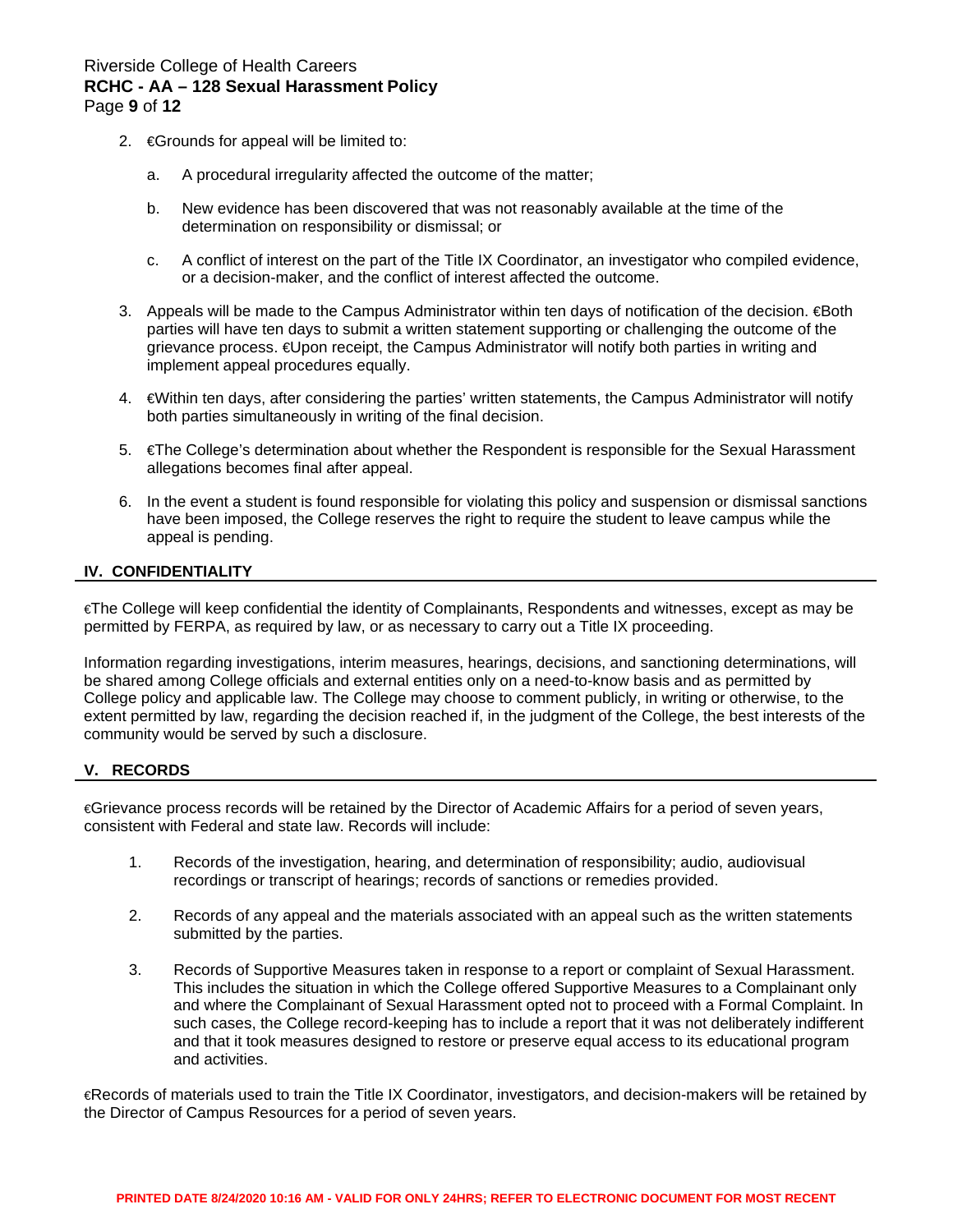## **VI. COORDINATION WITH CONCURRENT LEGAL PROCEEDINGS**

Persons may report to law enforcement and/or engage in civil litigation in connection with the same behavior that forms the basis of a report under this policy.

Where the Complainant or another person with knowledge of a possible violation of this policy has reported to law enforcement, the College will fulfill its responsibility to take prompt and appropriate action to provide protection and resources to both parties.

The College will comply with requests by law enforcement for cooperation in a criminal investigation and may temporarily delay an investigation under this policy while law enforcement is in the process of gathering evidence. However, if the Complainant files a Formal Complaint while criminal proceedings are pending, or if the College determines that an investigation should proceed, the College may not wait for the conclusion of the criminal case to proceed with its investigation. If the College finds that Sexual Harassment occurred, it will take steps to prevent its continuation or recurrence and to address its effects, regardless of whether external legal proceedings are pending.

### **VII. SUPPLEMENTAL/ALTERNATIVE AVENUES FOR FORMAL COMPLAINTS**

In addition to, or in lieu of, the procedures set forth in this policy, individuals may pursue those remedies that are available to them.

Students may file Formal Complaints of discrimination or Sexual Harassment with:

United States Department of Education, Office for Civil Rights, Region I 5 Post Office Square, 8th Floor, Boston, MA 02109-3921 Tel.: (617) 289-0111 Fax: (617) 289-0150 <http://www.ed.gov/about/offices/list/ocr/docs/howto.html>

College faculty and staff members may file a charge with the Federal Equal Employment Opportunity Commission and/or the Virginia Council on Human Rights within 300 days of the incident.

> Federal Equal Employment Opportunity Commission <http://www.eeoc.gov/employees/charge.cfm>

Virginia Council on Human Rights 1100 Bank St #3, Richmond, VA 23219 (804) 225-2292 <http://www.chr.state.va.us/>

College employees may obtain additional assistance and support from the RHS Department of Human Resources.

# **VIII. RESPONSIBILITIES OF CAMPUS ADMINISTRATORS, FACULTY, AND STAFF**

Campus administrators, staff, and those performing instructional or academic advising duties have an added responsibility to create and maintain a learning environment free of Sexual Harassment, to protect a Complainant from continued Sexual Harassment and/or Retaliation, and to protect the Respondent from damage by false allegations.

If an administrator, staff member, or individual with instructional responsibility becomes aware of an incident that might reasonably be construed as constituting Sexual Harassment, they must take immediate steps to address the matter by contacting either the Title IX Coordinator or the Director of Campus Resources. Administrators, staff, and those with instructional responsibility should act whenever they learn—either directly or indirectly about Sexual Harassment. This obligation exists even if the Complainant requests that no action be taken. It is the responsibility of the administrators/staff to address and report the situation.

€Prior to involvement in the grievance process, the Title IX Coordinator, the Director of Campus Resources, the Director of Academic Affairs, Campus Administrator, and other appointed decision-makers, will have completed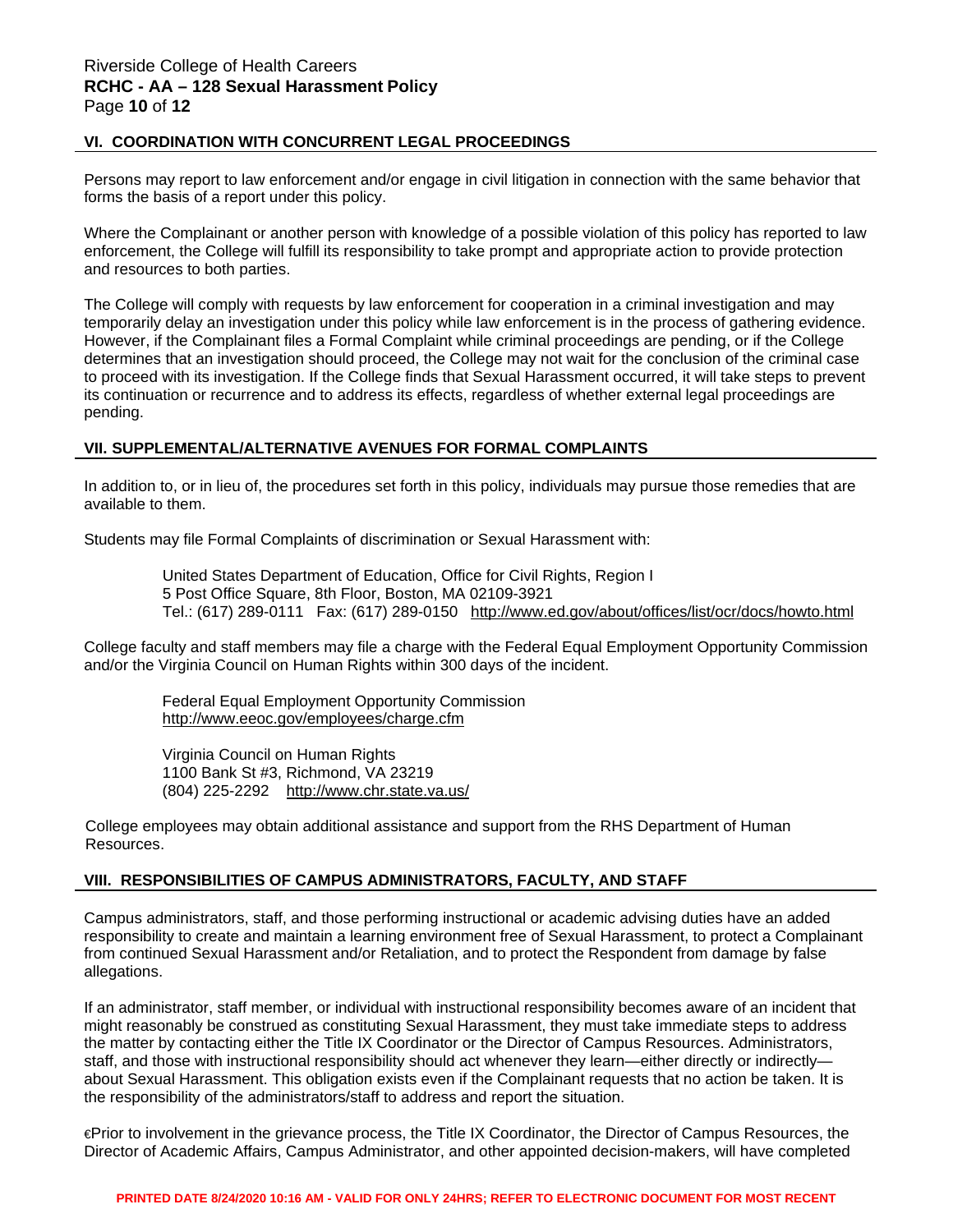## Riverside College of Health Careers **RCHC - AA – 128 Sexual Harassment Policy** Page **11** of **12**

annual training that includes: *Clery Act Campus Security Authority training; Responding to and Prevention Strategies for Sexual Assault, Dating Violence, Domestic Violence, and Stalking (VAWA); and Title IX and Responsible Authorities Reporting Requirements under Title IX.* Training is provided by a third-party vendor. Training materials may be reviewed upon written request to the Campus Administrator.

### **APPENDIX A – DEFINITIONS**

AIDING, ABETTING, or INCITING: Participating in, soliciting, directing, or assisting in Sexual Harassment.

€COMPLAINANT: A person who is alleged to be a victim of conduct that could constitute Sexual Harassment. A third-party may report Sexual Harassment.

CONSENT: Clear and unambiguous agreement, expressed in mutually understandable words or actions, to engage in a particular sexual activity. Whether valid Consent has been given will be judged based upon what a reasonable person would have understood from such words or actions. Consent must be voluntarily given and is not valid (1) if obtained by physical force, coercion, or threat; (2) when a person is Incapacitated; or (3) when an intellectual or other disability prevents a person from having the capacity to give Consent. Consent to engage in one sexual activity, or agreement to engage in a particular sexual activity on a prior occasion, cannot be presumed to constitute Consent to engage in a different sexual activity or to engage again in a sexual activity. Consent can be withdrawn by either person at any point.

DATING VIOLENCE: Violence committed by a person who is or has been in a social relationship of a romantic or intimate nature with the victim. The existence of the relationship shall be determined based on a consideration of the following factors: length of the relationship, type of relationship, and frequency of interaction between the persons involved in the relationship.

DOMESTIC VIOLENCE: Acts of violence committed by a current or former spouse of the victim, by a person with whom the victim shares a child in common, or by a person who is cohabitating with or has cohabitated with the victim as a spouse.

€EDUCATIONAL PROGRAMS AND ACTIVITIES: This includes activities on campus and in clinical and practicum experiences where the school exercises substantial control over the context of the alleged Harassment and the person accused of committing Sexual Harassment.

€FORMAL COMPLAINT: A written document filed by a Complainant or signed by the Title IX Coordinator alleging Sexual Harassment against a Respondent.

INCAPACITATION: When a person lacks the capacity to give Consent to sexual activity because the person is asleep, unconscious, mentally and/or physically helpless, or otherwise unaware that sexual activity is occurring. Incapacitation is not necessarily the same as legal intoxication. Where alcohol or other drugs are involved, evaluating Incapacitation requires an assessment of how the consumption of alcohol and/or drugs affects a person's: decision-making ability; awareness of consequences; ability to make informed, rational judgments; capacity to appreciate the nature and quality of the act; or level of consciousness. The assessment is based on objectively and reasonably apparent indications of incapacitation when viewed from the perspective of a sober, reasonable person.

INTENTIONAL INCAPACITATION: The act of providing alcohol or other drugs to a person with the intent to render the person Incapacitated.

€RESPONDENT: An individual who has been reported to be the perpetrator of conduct that could constitute Sexual Harassment including Aiding, Abetting, or Inciting Sexual Assault, Sexual Harassment or Retaliation.

RETALIATION: Engaging in conduct that may reasonably be perceived to (1) adversely affect a person's educational, living, or work environment because of their good faith participation in the reporting, investigation, and/or resolution of report of a violation of this policy; or (2) discourage a reasonable person from making a report or participating in an investigation under this policy. Retaliation includes but is not limited to: (1) acts or words that constitute intimidation, threats or coercion intended to pressure a person to drop or support a complaint under this policy or to provide false or misleading information in connection with an investigation; and (2) pressuring a person to participate or refrain from participating as a witness in an investigation under this policy. Retaliation may